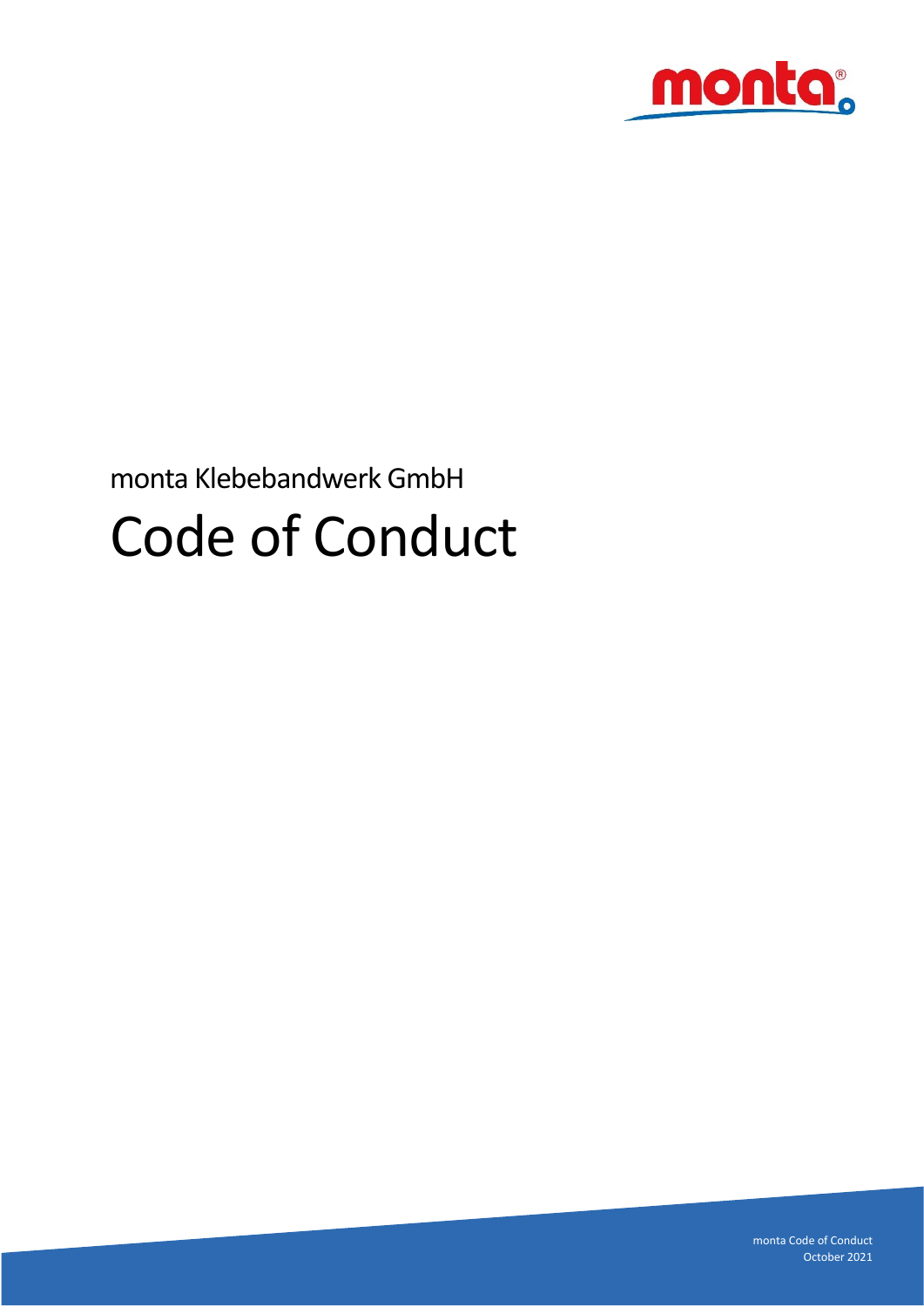# **Code of Conduct**

# monta Klebebandwerk GmbH

| Contents | Page |
|----------|------|
|          |      |
|          |      |
|          |      |
|          |      |
|          |      |
|          |      |
|          |      |
|          |      |
|          |      |
|          |      |
|          |      |
|          |      |
|          |      |
|          |      |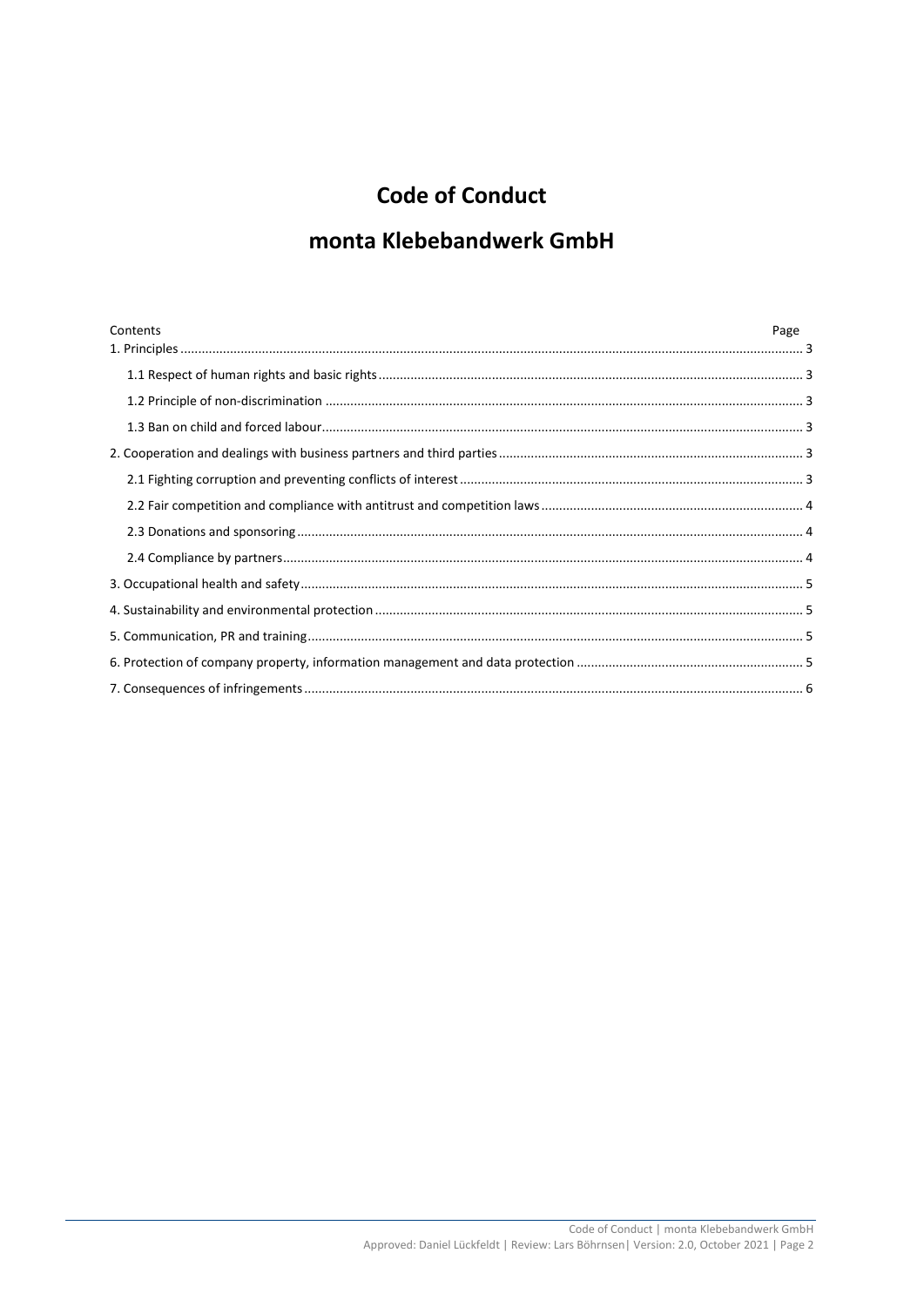#### <span id="page-2-0"></span>**1. Principles**

Our Compliance Guidelines and Anti-Corruption Guidelines are based on this Code of Conduct.

Its aim is to provide additional orientation for applying the guidelines, the laws of the individual countries and the internal regulations that are in place within the monta Group. Each employee is responsible for their own adherence to the requirements set out therein and must consult with their line managers in cases of doubt. The competent Compliance Officer on site may also be contacted for advice. Moreover, training on relevant topics and mandatory requirements will be provided at intervals.

The competent line manager and/or the Compliance Officer on site must be notified if any definite or imminent infringements of ethical, legal or internal monta rules and principles become known.

The Compliance Officer must keep strictly confidential all information that is provided in regard to infringements and must ensure objective investigation of the incidents.

No employee may be placed at a disadvantage due to their compliance with laws or monta regulations.

# <span id="page-2-1"></span>1.1 Respect of human rights and basic rights

The monta Group respects the internationally recognised human rights and makes efforts to ensure that they are upheld. The same applies to adherence to protective rights according to the laws of the respective country.

#### <span id="page-2-2"></span>1.2 Principle of non-discrimination

The diversity of our staff represents a significant potential. With this in mind, the monta Group consciously recruits employees with different backgrounds and life experience. All employees are called upon to behave towards each other in the spirit of respect and to confront discrimination based on reasons of race, ethnicity, gender, ideology, faith, disability, age or sexual orientation.

#### <span id="page-2-3"></span>1.3 Ban on child and forced labour

Child labour and any form of exploitation perpetrated on children, adolescents and other employees will not be tolerated. The minimum age for gainful employment at the monta Group must not be lower than the age at which compulsory schooling ends and shall on no accounts be below 15.

The monta Group rejects all forms of forced labour. No employee may ever be directly or indirectly coerced into work through the use of violence and/or intimidation.

## <span id="page-2-4"></span>**2. Cooperation and dealings with business partners and third parties**

# <span id="page-2-5"></span>2.1 Fighting corruption and preventing conflicts of interest

All employees must avoid situations in which their personal or financial interests may conflict with those of the monta Group. It is prohibited in particular to hold an interest in competitors, suppliers or customers or to enter into a business relationship with them if doing so might lead to a conflict of interest. The existence of a conflict of interest should be assumed if the person might be influenced in the fulfilment of their tasks on behalf of the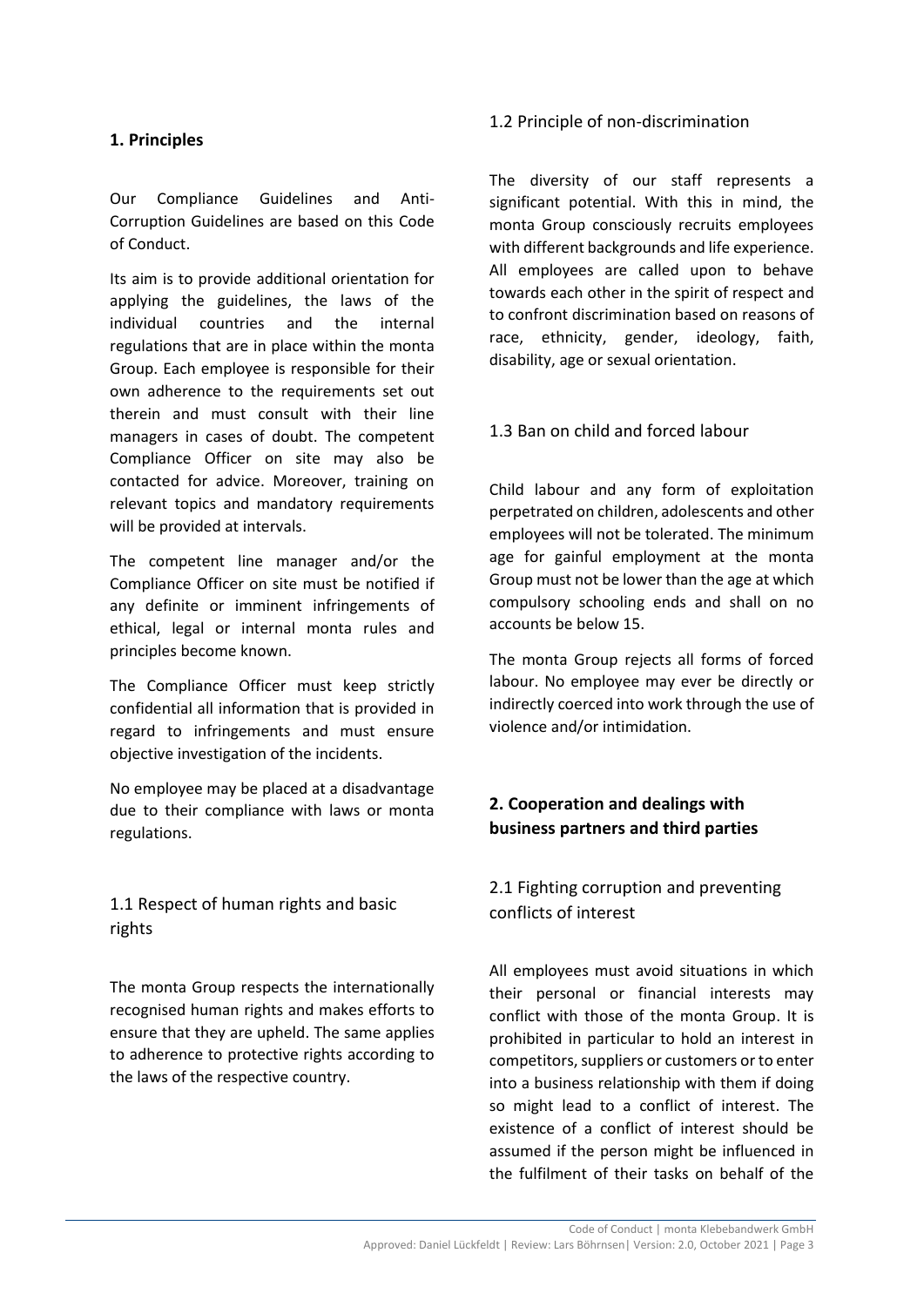monta Group due to the nature or extent of their interest.

Business relationships with friends and family members may also lead to a conflict of interest. Employees must first consult with their line manager or respectively the Compliance Officer, in order to avoid the emergence of a conflict of interest.

Employees are prohibited from offering or accepting personal gifts or gratuities in connection with business relationships of the monta Group if it would be reasonable to assume that such gifts or gratuities might influence decisions or transactions.

The acceptance/disbursement of money is always prohibited. This extends to government officials and to employees of private enterprises. Invitations to business meals must be within the limits of customary hospitality.

No employee shall offer or procure – or attempt to offer or procure – undue advantages to the benefit of employees of business partners, their employees or other third parties. This shall be assumed in particular if the nature or the extent of the advantage would be suitable to influence the actions and decisions of the recipient in an inadmissible way. Particular caution must be applied when dealing with government officials and civil servants. The advice of the Compliance Officer must be obtained in these cases if there is any doubt. Third parties (consultants, brokers, sponsors etc.) must not be used in order to circumvent these rules. Employees who violate these provisions must expect considerable sanctions under labour, criminal or administrative law or significant compensation claims from the monta Group or third parties.

The Anti-Corruption Guidelines must be consulted and the advice of the Compliance Officer obtained if there is any doubt.

<span id="page-3-0"></span>2.2 Fair competition and compliance with antitrust and competition laws

The monta Group is committed to upholding the principles of fair and transparent competition. Our companies, their directors and employees are prohibited from engaging in practices that are unlawful or even criminal. This applies in particular to illicit arrangements that may exclude, limit or distort competition. In this regard, employees must adhere to the relevant national laws and the internal regulations within the monta Group, especially the Compliance Guidelines and the Anti-Corruption Guidelines.

#### <span id="page-3-1"></span>2.3 Donations and sponsoring

The monta Group refrains from making direct or indirect donations to political organisations, parties or individual politicians. Every exception must be coordinated in advance with the Management Board and the Compliance **Officer** 

Sponsoring and charitable donations to other, apolitical recipients, must not be used to circumvent the provisions set out in these guidelines.

The Anti-Corruption Guidelines must be consulted for further information on charitable donations and on obtaining authorisation for charitable donations.

## <span id="page-3-2"></span>2.4 Compliance by partners

We are a reliable partner to our customers and suppliers at all times; our cooperation is based on trust and fairness. In this regard, we seek to build long-term relationships in the spirit of partnership. We therefore attach considerable importance to adherence by our customers and suppliers to the principles set out herein.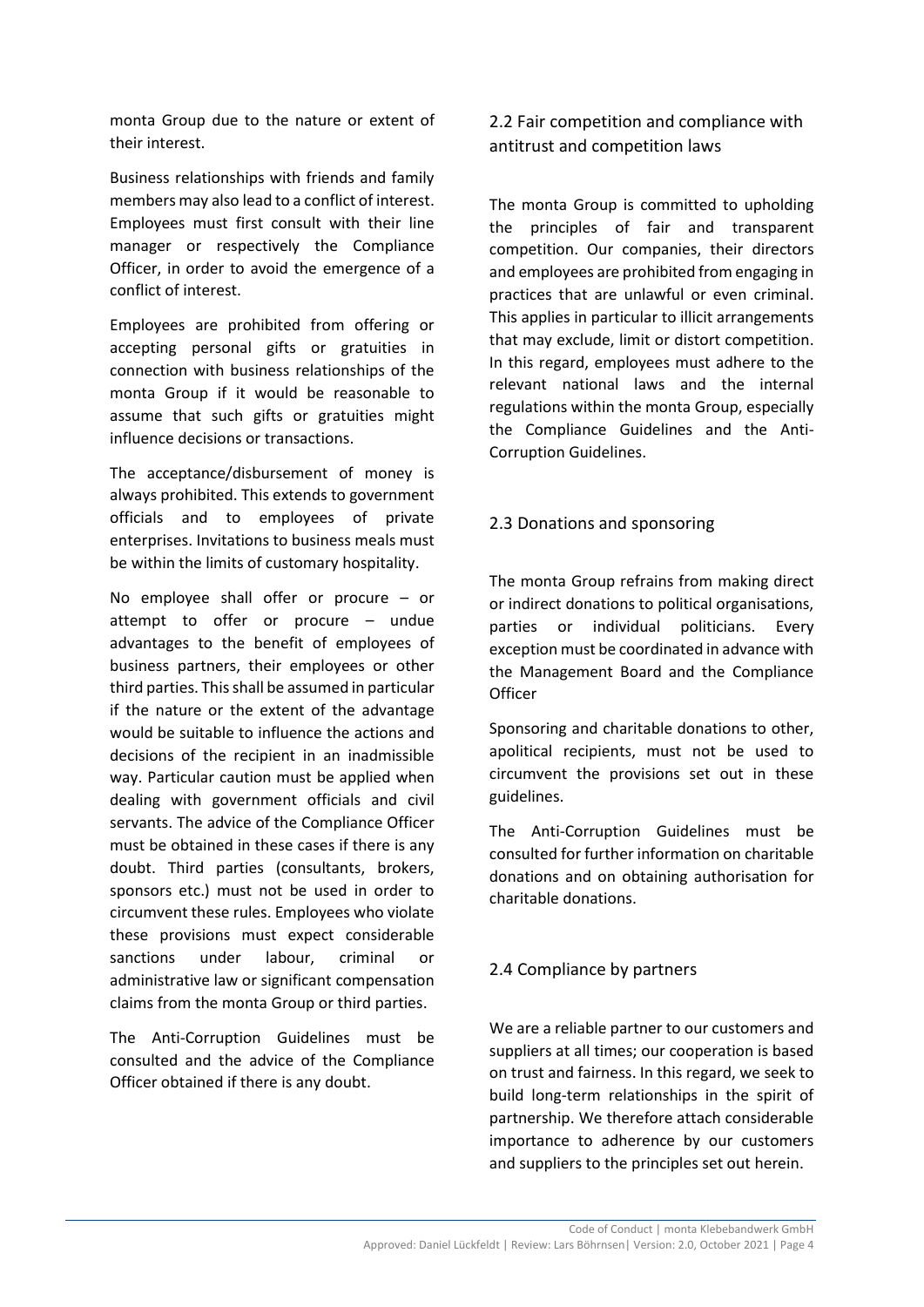#### <span id="page-4-0"></span>**3. Occupational health and safety**

All monta employees must take care to ensure a working environment that is healthy and safe. Strict compliance with the safety regulations and the regulations of the employer's accident insurance association are indispensable in particular. All employees are obliged to report infringements of safety regulations to the line manager and/or the Safety Officer without undue delay. Any deficiencies must be rectified without delay.

## <span id="page-4-1"></span>**4. Sustainability and environmental protection**

The monta Group is aware of the environmental impact of its business operations and undertakes to protect the soil, water and biological diversity. All employees must, to ensure sustainable economic activities, take preventative and mitigating actions in the fulfilment of their tasks to avoid harmful environmental repercussions and must ensure furthermore the efficient use of natural resources. All relevant laws and official requirements must be strictly observed. Any incidents of environmental damage must be reported without undue delay to the line manager and/or the Management Board.

#### <span id="page-4-2"></span>**5. Communication, PR and training**

We inform employees, business partners, shareholders and the general public as openly and transparently as possible about developments at our company. This is organised within the framework of a standardised and coordinated communications policy. It applies also when the company is confronted with the accusation of having violated the principles described in this document in a significant way. Practical

training is provided at intervals to create, i.e. reinforce, a profound understanding and awareness of these rules. This applies especially to key areas of the Compliance Guidelines, as well as to anti-corruption policies and compliance with the principles of fair competition and antitrust laws in particular.

# <span id="page-4-3"></span>**6. Protection of company property, information management and data protection**

All monta employees must handle company property with care. In particular, this includes company know-how, trade and business secrets, inventions and assets that are protected by industrial property rights, as well as the handling of office equipment, resources and company vehicles.

Every monta employee must treat with strict confidentiality all important company information of which they become aware in the completion or their tasks on behalf of the company or in another way. They must consult with their line managers or the Compliance Officer in cases of doubt.

Irrespective of whether and to which extent personal data is protected according to the laws of the respective country, it is prohibited to use personal data for purposes other than those for which it was received by the monta Group. This extends also to data and information concerning partner companies, as well as to data and information that is subject to a special nondisclosure obligation.